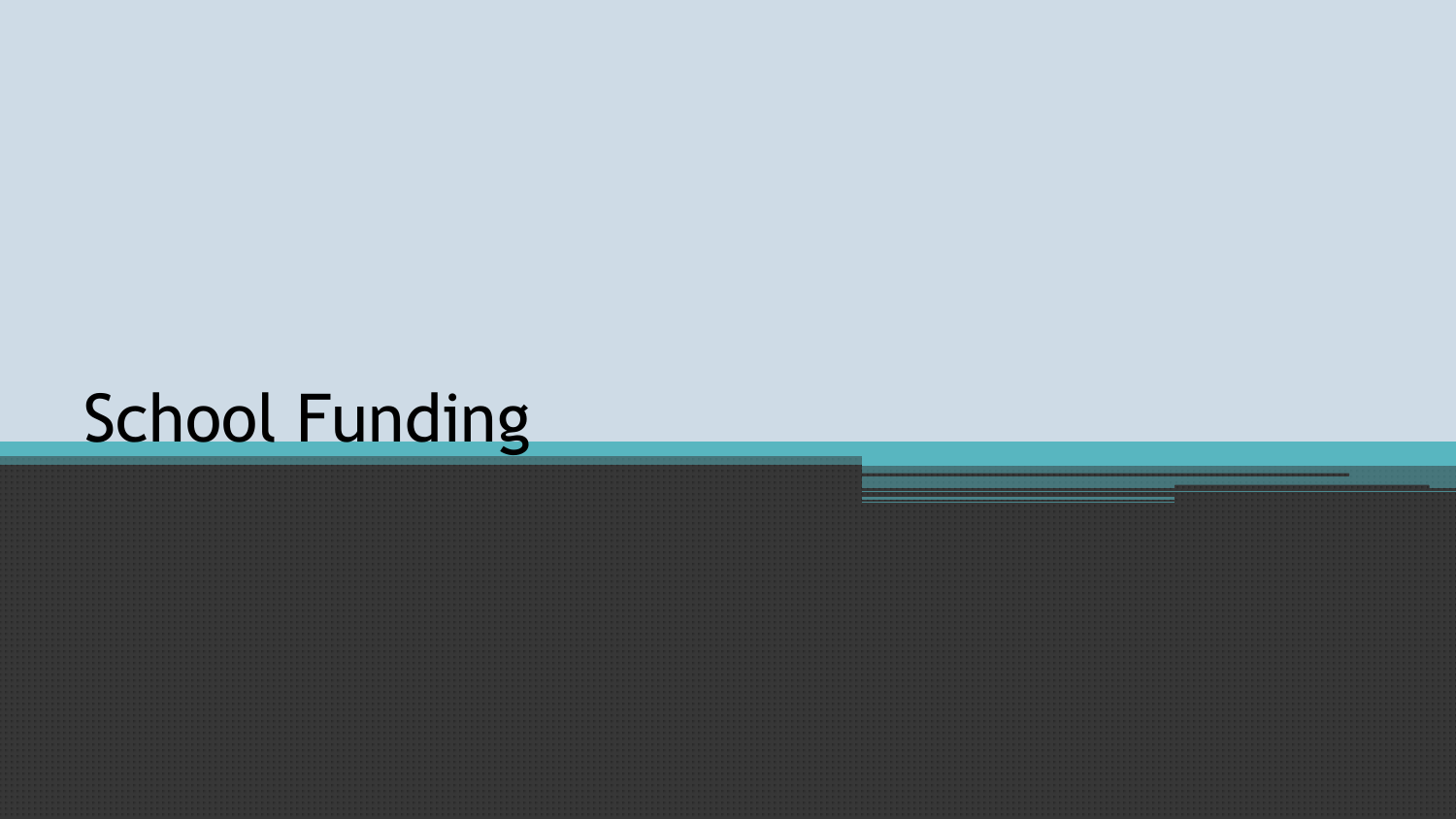### Mobile Units

- Currituck County has funded 3 mobile units for use in the county. These units hold 6 additional classrooms.
- Mobile units are used to help provide space during expansion and construction projects.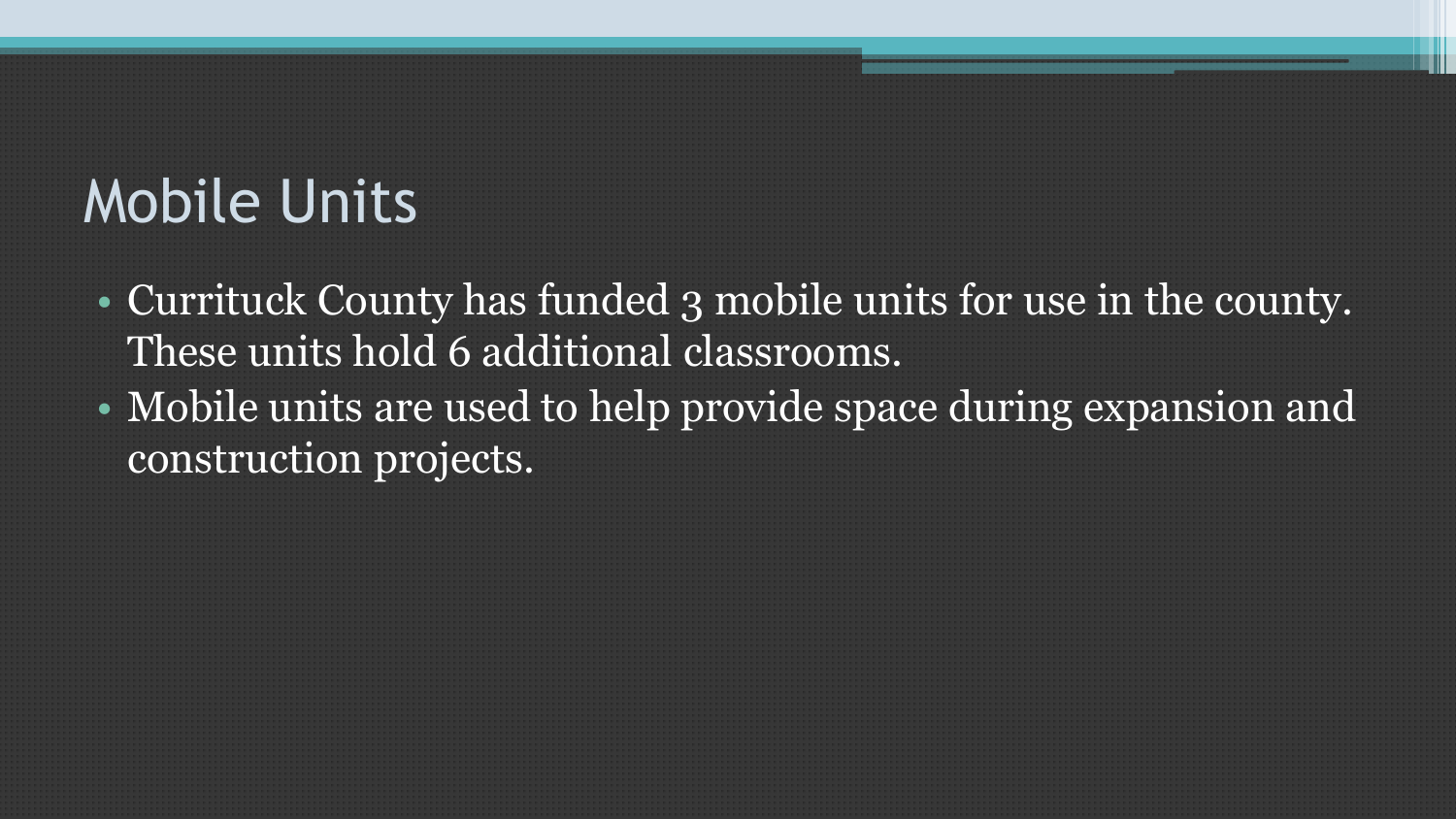# Capital

#### • MES & MMS Expansions

- Design Build team selected
- Notice to proceed by June 1, 2021
- Expect budget increase due to COVID.
- Funded with savings on hand.
- New Elementary School
	- Contract for land acquisition in final stages.
	- Begin design in FY 22
	- Open School by August of 2025.
	- Funded with a 20-year debt service.
- New School
	- Begin Design in FY 23
	- Will be a middle or elementary school.
	- Funded with a 20-year debt service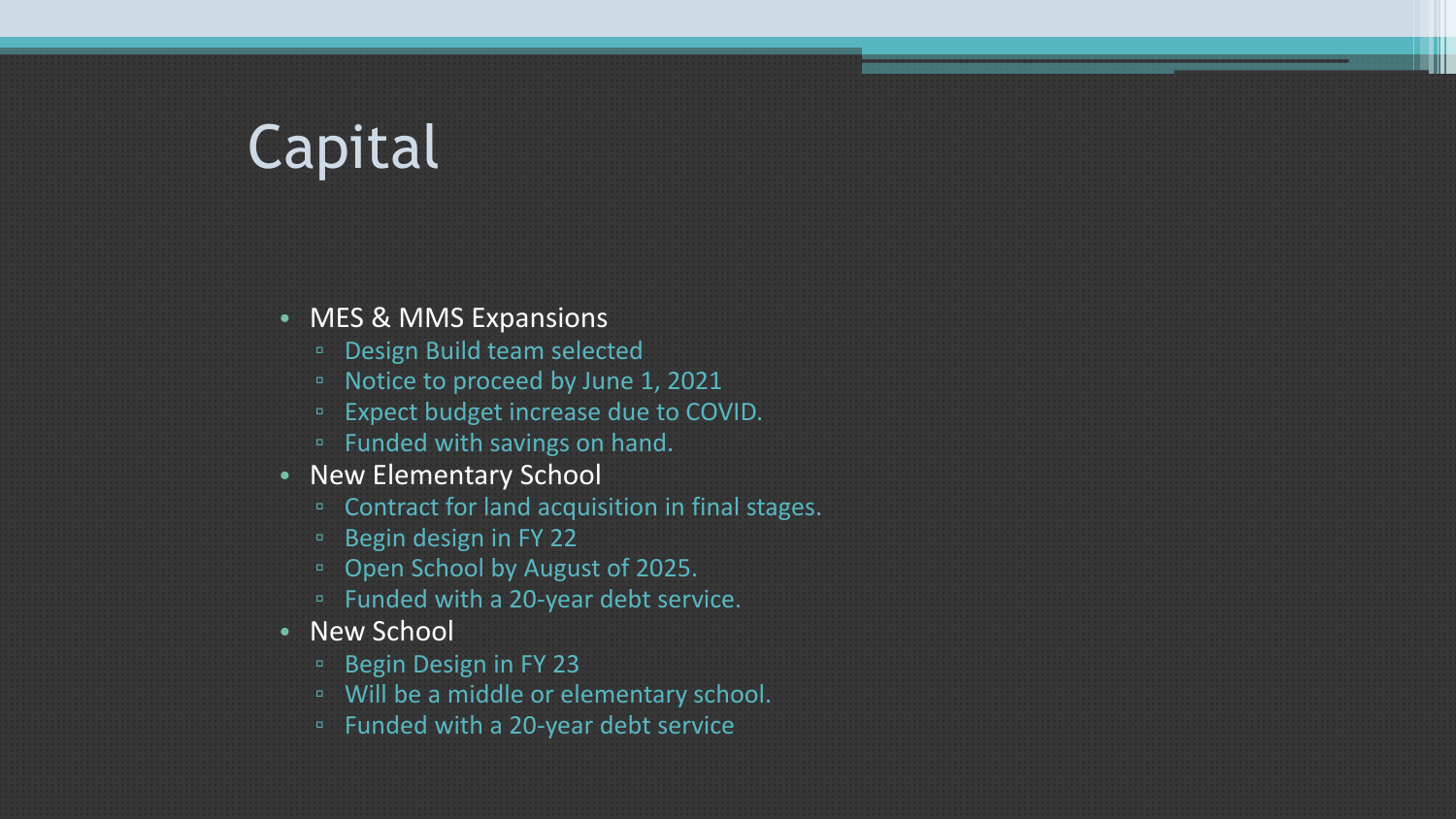# Capital Funding

In order to cover the debt service for the new constructions Currituck County will need approximately 4 million a year in increased revenue.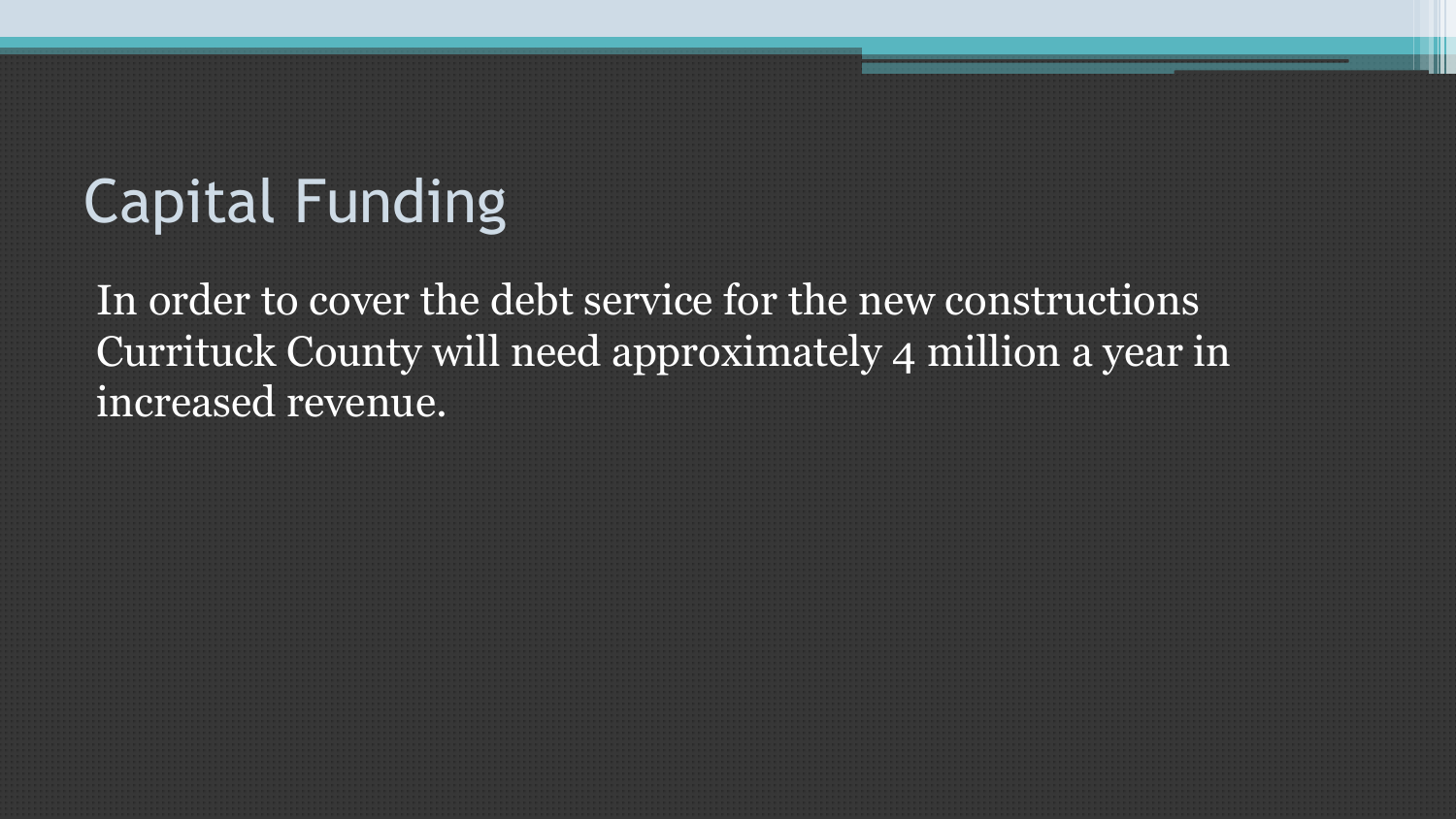#### Curricular Belief Statement

Currituck County Schools believes all students deserve equitable access to rigorous instruction, standards-aligned curriculum, and high-quality learning resources.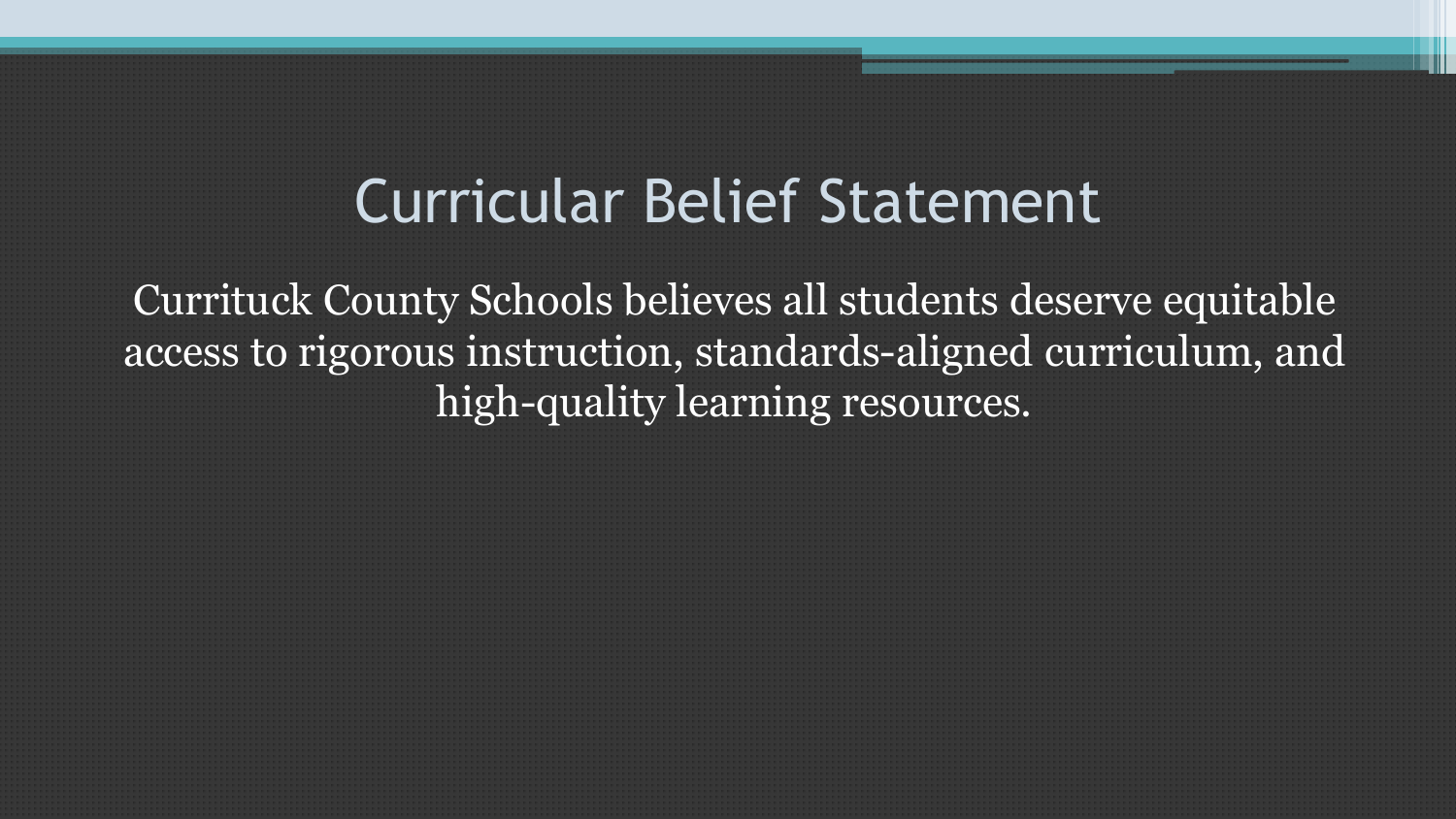#### Curricular Mission Statement

Currituck County Schools will ensure our instructional staff are provided with clear curriculum expectations, training, vetted resources, and continued support to grow our students into the best version of themselves.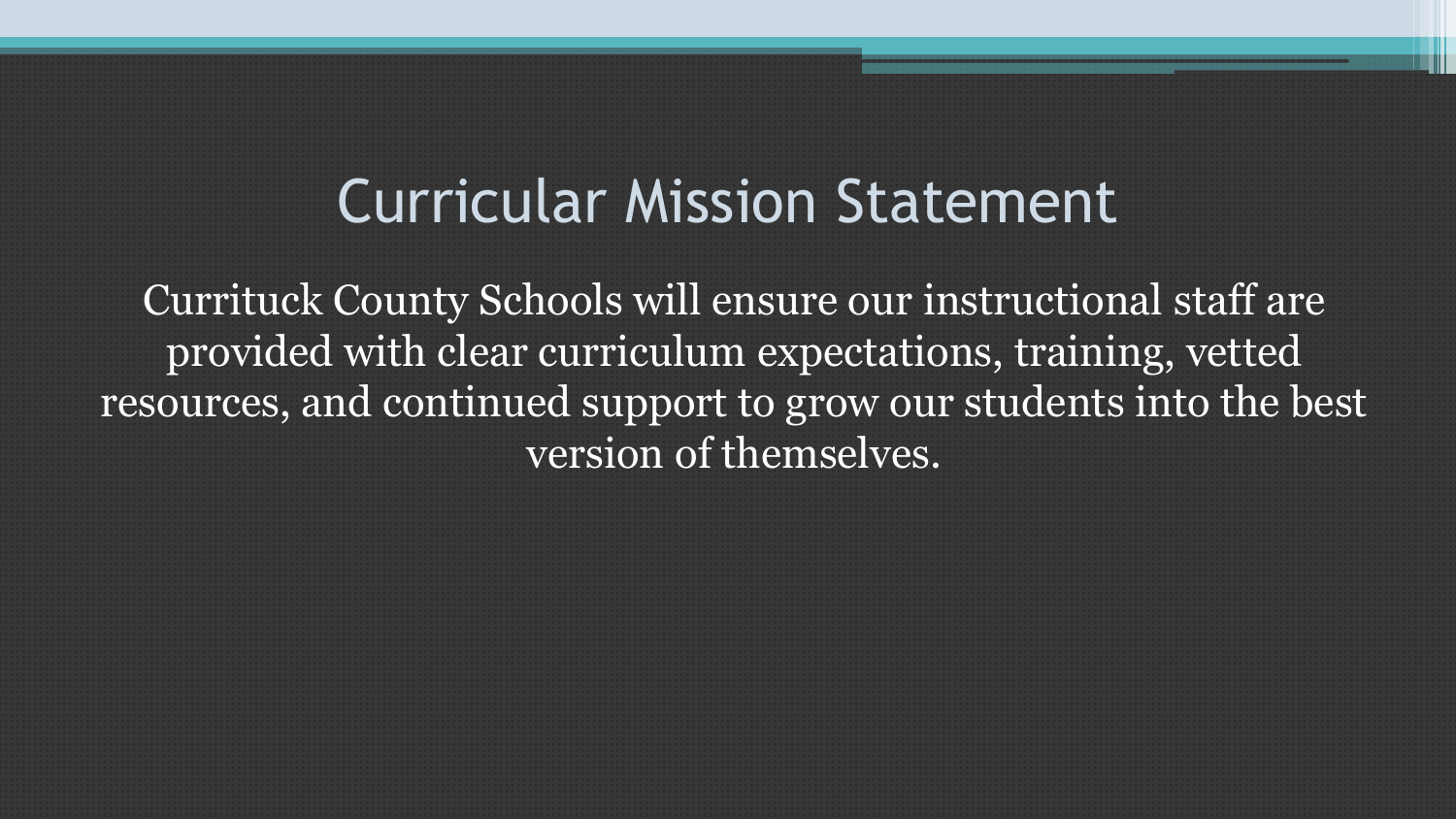### Current Expense

• Cost currently covered by formula.

- EC Costs
	- Required by law
	- $\cdot$  \$300,000 per year
- Transportation Costs
	- State expenses pushed to Currituck for reducing
		- bus ride length
	- $\cdot$  \$150,000 per year

#### • Future Cost

- Cost to open a New School
	- . \$750,000 per school in current expense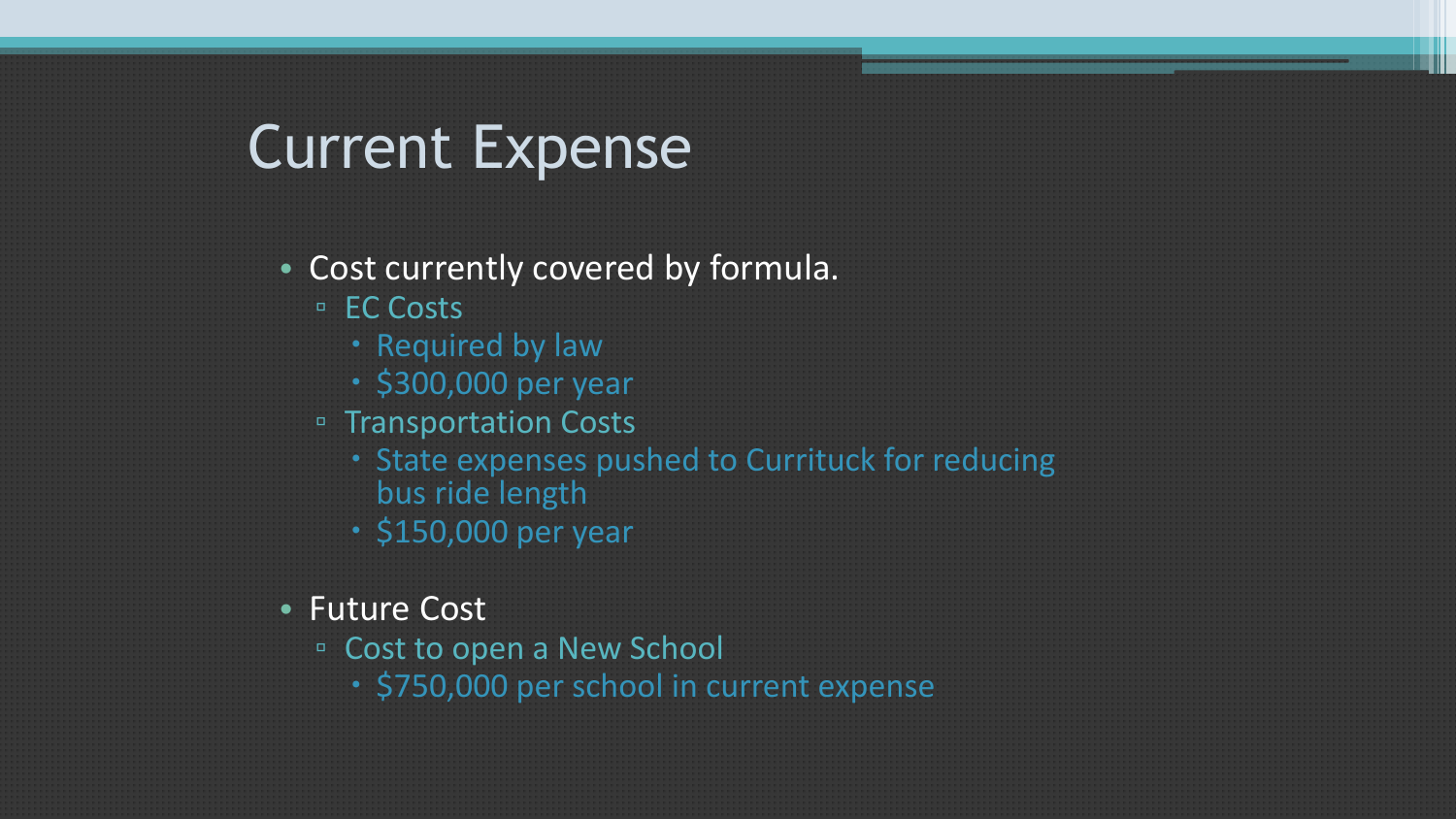# Current Expense

#### • New Cost

- Classroom Size Legislation
	- Requires 12 new teachers
	- Required by law
	- \$740,000 per year
- Curriculum Coaches
	- 2.5 additional employees
	- \$200,000 per year
- Instructional Aides
	- 1 Instructional Aide to 2 Teachers
	- 10 additional employee
	- \$370,000 per year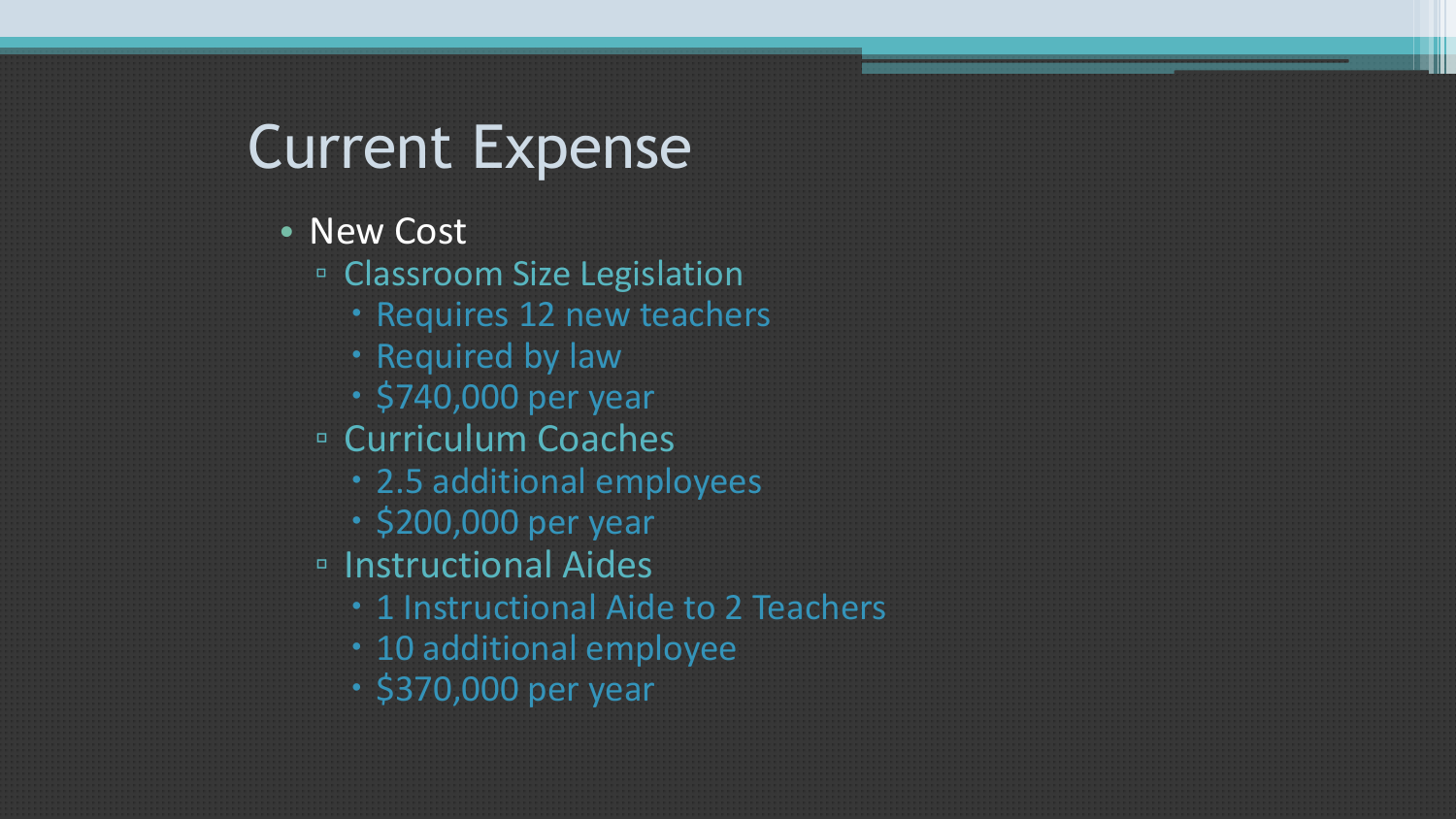

#### MATH NC CHECK-IN AVERAGE